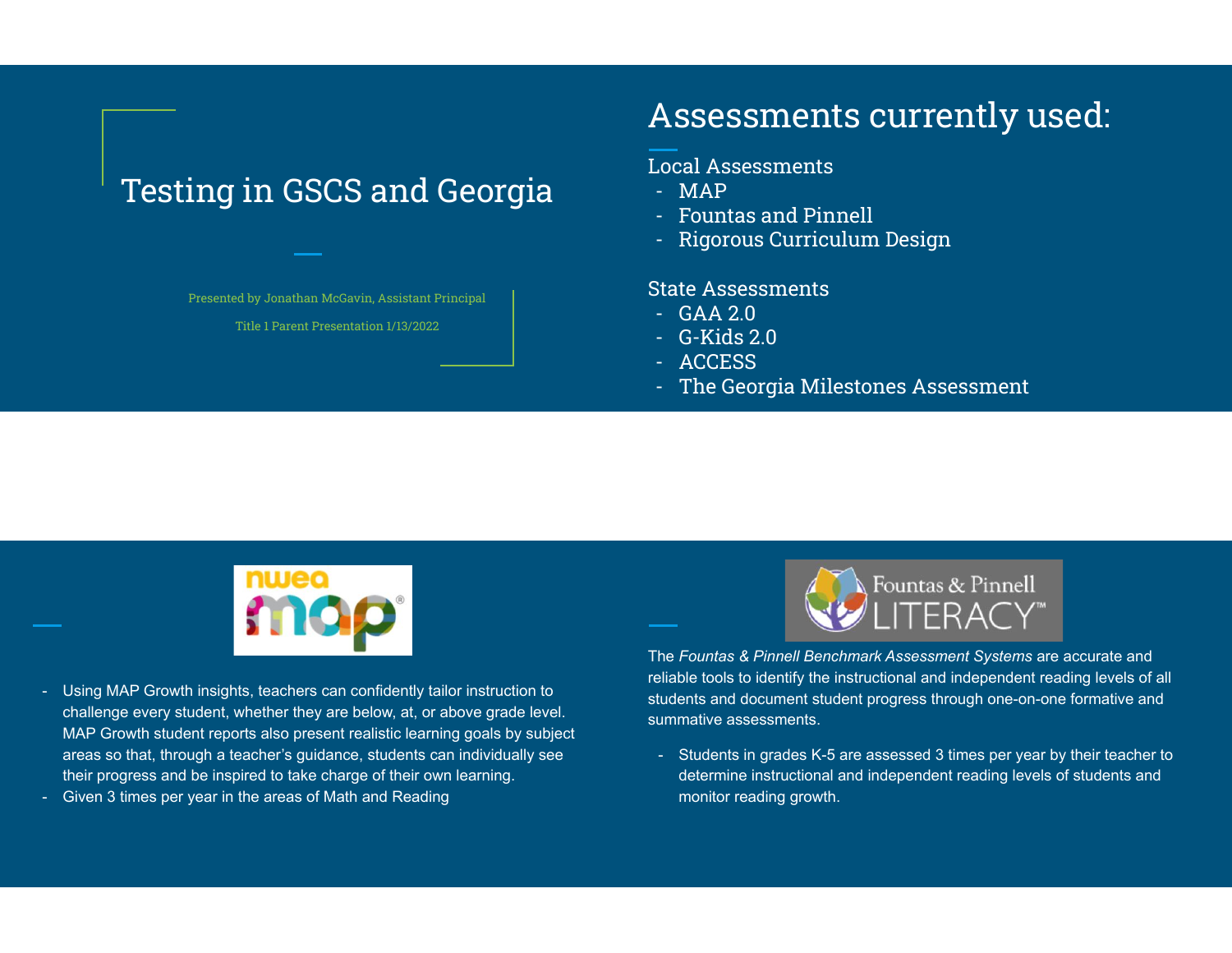### Rigorous Curriculum Design (RCD)

RCD is the district's redesigned approach to delivering and monitoring instruction that directly affects student achievement, while cultivating "in-house" ownership of the curricula. With this model, teachers are able to focus on performance data to align lessons to meet their students' needs, and administrators will be engaged in RCD data monitoring to ensure full implementation.

### GAA 2.0

- If a student's IEP team determines that a student cannot meaningfully access the Georgia Milestones Assessment System, even with maximum appropriate accommodations, then the student must participate in the GAA 2.0.
- The GAA 2.0 is designed to ensure that students with significant cognitive disabilities are provided access to the state academic content standards and given the opportunity to demonstrate achievement of the knowledge, concepts, and skills inherent in the standards.

### G-Kids 2.0

**GKIDS 2.0** is a progression-based formative assessment, integrated into classroom work, that is aligned to the Georgia Standards of Excellence (GSE). GKIDS 2.0 is organized around **big ideas** and **learning progressions**.

- A **big idea** describes the integration of concepts and skills from the kindergarten standards that are most important for success in first grade.
- A **learning progression** shows where the student is in the learning continuum of content and reasoning development regarding the big idea from the GSE.
	- Learning progressions provide the big picture of what is to be learned across the year, relate increased reasoning of standards within the grade and across grades, and support instructional planning.

### ACCESS (WIDA) (WIDA Handout)

ACCESS for ELLs is used to determine the English language proficiency levels and progress of ELs in the domains of speaking, listening, reading, and writing. ACCESS for ELLs serves five main purposes. These include:

- determining the English language proficiency level of students;
- providing districts with information that will help them evaluate the effectiveness of their ESOL programs;
- providing information that enhances instruction and learning in programs for English language learners;
- assessing annual English language proficiency gains using a standards-based assessment instrument;
- providing data for meeting federal and state requirements with respect to student assessment.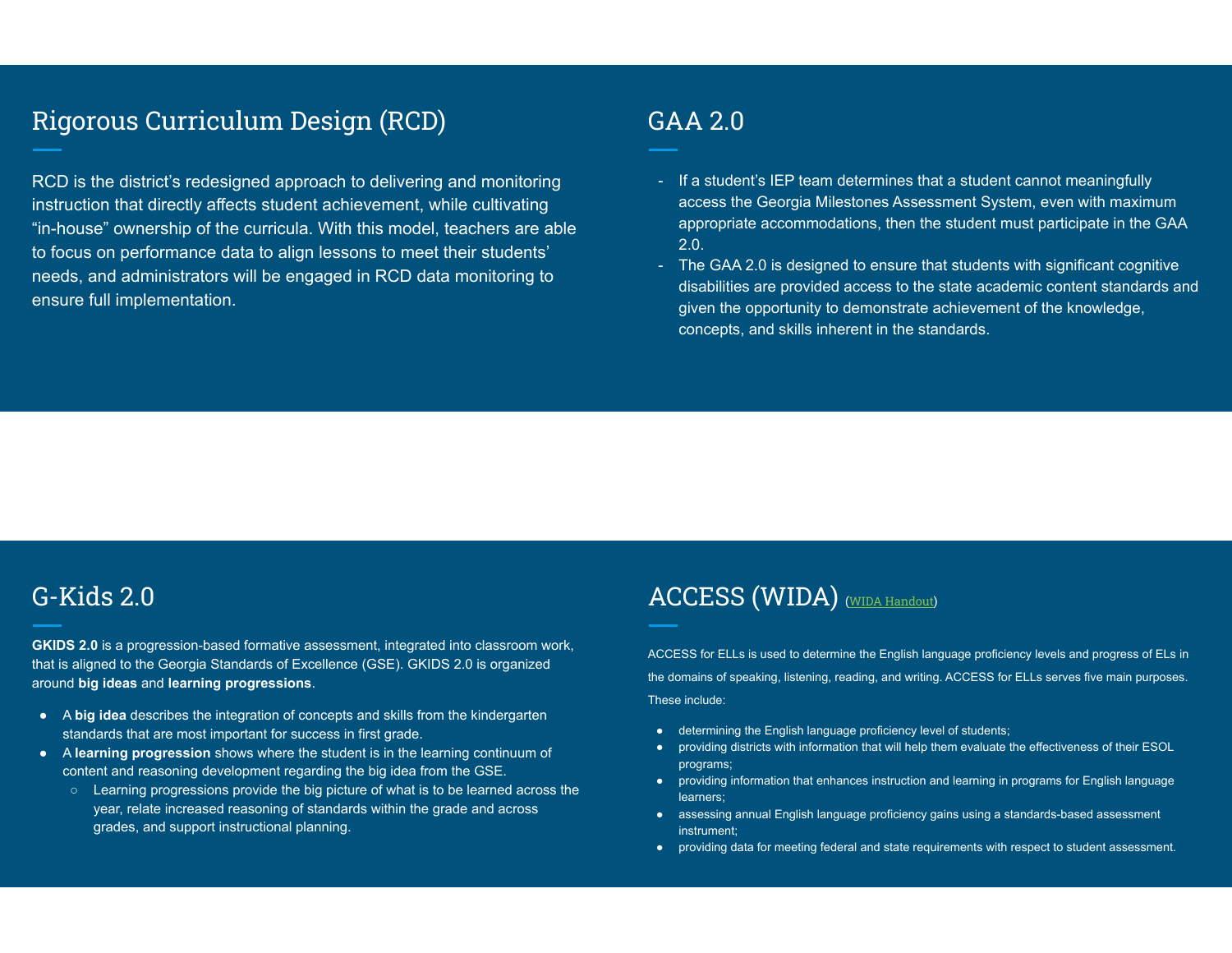### Georgia Milestones Assessment System

The Georgia Milestones Assessment System(Georgia Milestones) is a comprehensive summative assessment system spanning grades 3 through high school.

Georgia Milestones measures how well students have learned the knowledge and skills outlined in the state-adopted content standards. Students in grades 3 through 5 take an end-of-grade assessment in English Language Arts and mathematics while students in grade 5 are also assessed in science.



### The Georgia Milestones Assessment

What is the Georgia Milestones Assessment?



### The Georgia Milestones Assessment

How is growth calculated for my child?



Features the Georgia Milestone Assessment System include:

- open-ended (constructed-response) items in English Language Arts and mathematics (all grades and courses);
- a writing component (in response to passages read by students) at every grade level and course within the English Language Arts assessment;
- norm-referenced items in all content areas and courses, to complement the criterion-referenced information and to provide a national comparison;
- online administration considered the primary mode of administration and paper-pencil as back-up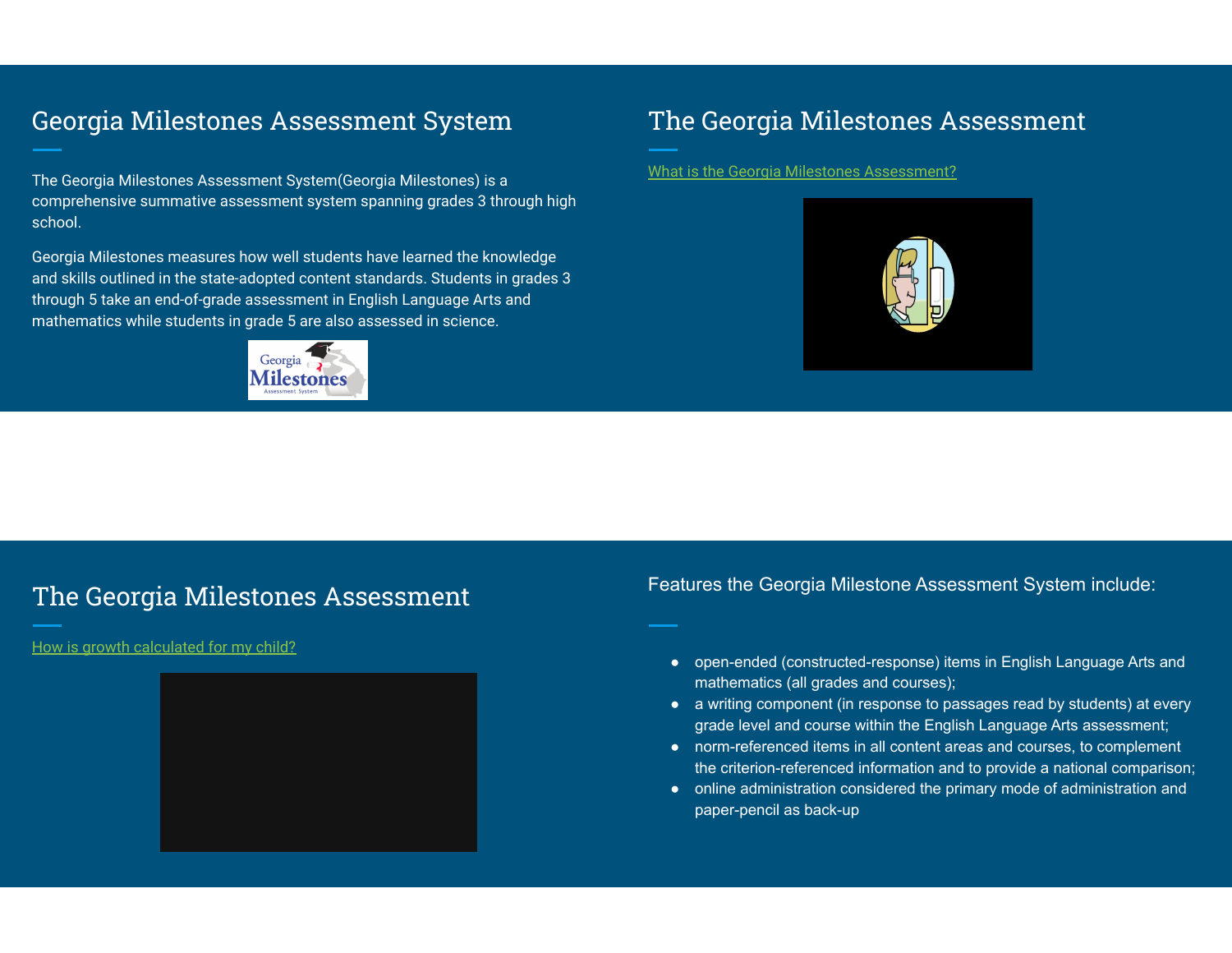### **What is the purpose of Georgia Milestones?**

- The Georgia Milestones Assessment System is designed to provide information about how well students are mastering the state-adopted content standards in the core content areas of English Language Arts, mathematics, and science.
- Importantly, Georgia Milestones is designed to provide students with critical information about their own achievement and their readiness for their next level of learning – be it the next grade, the next course, or endeavor (college or career).
- Georgia Milestones serves as a key component of the state's accountability system – the College and Career Ready Performance Index (CCRPI).

### Standardized Testing Experience

- Even though your student may have been through this before it is still good to remind them of these basic test taking tips:
	- Read each question slowly and carefully.
	- Read each answer choice completely.

**Proficiency Levels**

- If you do not know the answer, use the process of elimination until you can pick the best one.
- Keep an eye on the clock. Do not spend too much time on one question but do not rush through.

**5th Grade 830L to 1010L**

### **Proficiency Levels**

#### Beginning Learners:

**Do not yet demonstrate proficiency** in the knowledge and skills necessary at this grade level/course of learning specified in Georgia's content standards. Th students *need* substa *academic support* to prepared for the next qu level or course and to b track for college and ca readiness*.*

|                                    |                                                                                                                                         |                                                                                                                         |                                                                                                                                        |                  | <b>Grade</b>                      |
|------------------------------------|-----------------------------------------------------------------------------------------------------------------------------------------|-------------------------------------------------------------------------------------------------------------------------|----------------------------------------------------------------------------------------------------------------------------------------|------------------|-----------------------------------|
|                                    | <b>Developing Learners:</b>                                                                                                             | <b>Proficient Learners:</b>                                                                                             | <b>Distinguished Learners:</b>                                                                                                         |                  | <b>College &amp; Career Ready</b> |
| te                                 | Demonstrate partial<br>proficiency in the                                                                                               | <b>Demonstrate proficiency</b><br>in the knowledge and skills                                                           | Demonstrate advanced<br>proficiency in the<br>knowledge and skills                                                                     |                  | "Stretch" Lexile Bands            |
| as.                                | knowledge and skills<br>necessary at this grade<br>level/course of learning, as<br>specified in Georgia's                               | necessary at this grade<br>level/course of learning, as<br>specified in Georgia's<br>content standards. The             | necessary at this grade<br>level/course of learning, as<br>specified in Georgia's                                                      | 3rd Grade        | 520L to 820L                      |
| <b>ntial</b><br>œ.<br>rade<br>e on | content standards. The<br>students need additional<br>academic support to<br>ensure success in the next<br>grade level or course and to | students are prepared for<br>the next grade level or<br>course and are on track for<br>college and career<br>readiness. | content standards. The<br>students are well prepared<br>for the next grade level or<br>course and are well<br>prepared for college and | <b>4th Grade</b> | 740L to 940L                      |
| <b>reer</b>                        | be on track for college and<br>career readiness.                                                                                        |                                                                                                                         | career readiness.                                                                                                                      | <b>5th Grade</b> | 830L to 1010l                     |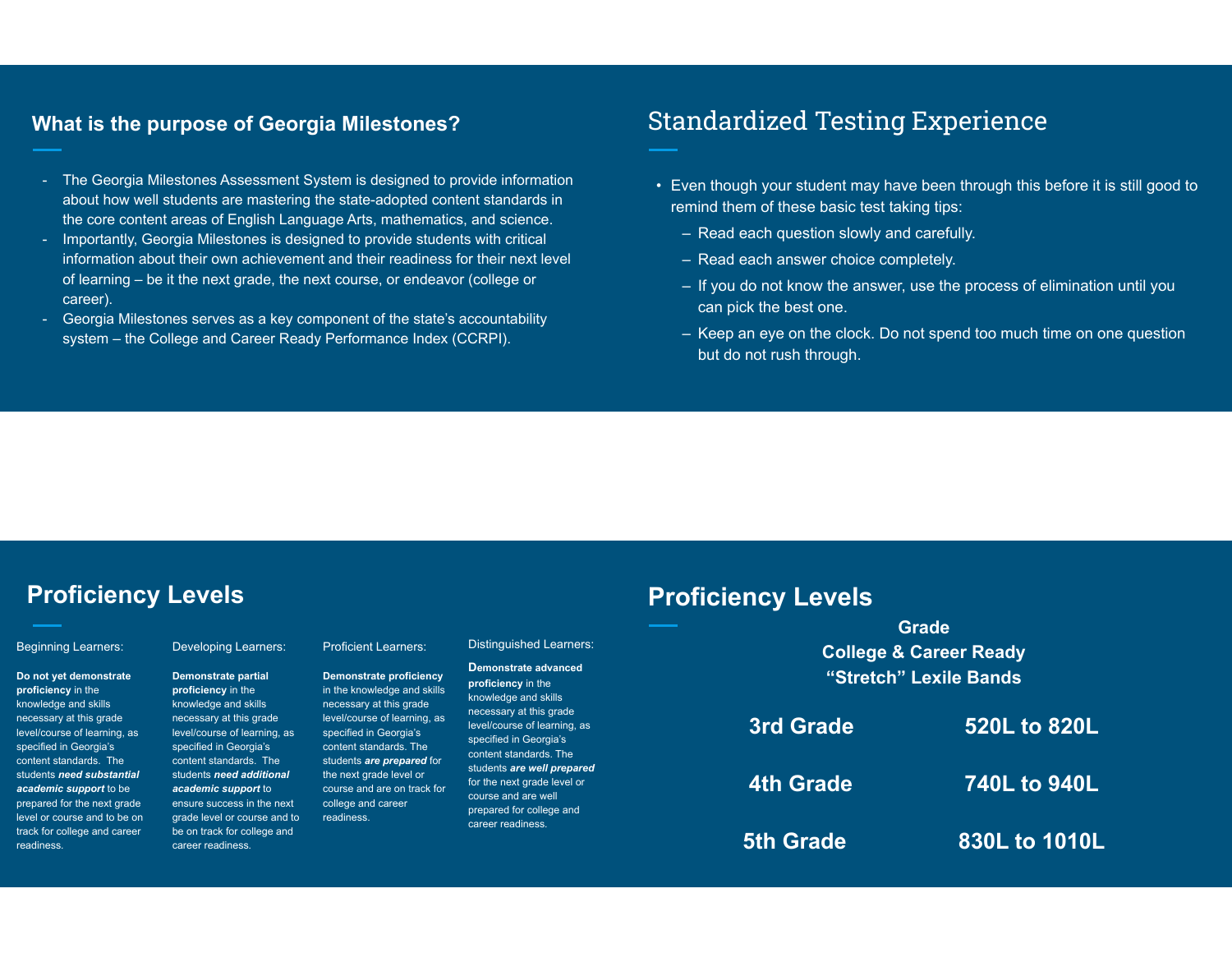## Sample Student Report:

| <b>MOD</b> GROWTH                                                                                                                                                                                                                                                                                                                                                           | Page 1                                                                                                                                                                                                                                                                                                                                                                      | E Reading                                                                                                                                                                                                                                                                                          |                                                                                                                                                                                                                                                                                                                                                      |
|-----------------------------------------------------------------------------------------------------------------------------------------------------------------------------------------------------------------------------------------------------------------------------------------------------------------------------------------------------------------------------|-----------------------------------------------------------------------------------------------------------------------------------------------------------------------------------------------------------------------------------------------------------------------------------------------------------------------------------------------------------------------------|----------------------------------------------------------------------------------------------------------------------------------------------------------------------------------------------------------------------------------------------------------------------------------------------------|------------------------------------------------------------------------------------------------------------------------------------------------------------------------------------------------------------------------------------------------------------------------------------------------------------------------------------------------------|
| Shelley Jones<br>Fall 2020 Family Report                                                                                                                                                                                                                                                                                                                                    | ID STONE   Center 5.<br>Mess tende Elementary School                                                                                                                                                                                                                                                                                                                        | Low Achievement 18th Precentile                                                                                                                                                                                                                                                                    | Average Growth 50th Percentile                                                                                                                                                                                                                                                                                                                       |
| What is this report? A summary of how your child is<br>performing academically, as measured by the most recent.<br>MAP Growth best.<br>What is MAP Grewth? A test that adwin to your child's<br>responses in real time to measure your child's skill level.<br>Why is my child taking NAP Grawth? MAP Granth scores<br>help teachers check student performance by measuring | What do Achievement and Growth mean?<br>Achievement-How usef sour child has learned skills in a<br>subject compared to similar students nationwide."<br>Growth-American of your child's personal progress over<br>TH year.<br>What is a RIT sented The council serve for a subject haved<br>on a funch unt different that independent your child<br>performed in a subject. | 28<br>w Universi<br>$\sim$<br>$-$<br><b><i><u>April Hotel</u></i></b><br>$-1$<br>144<br>Arrest<br>Articulation<br><b>TOP</b><br>$\sim$<br><b>STAR</b><br>$\sim$<br>Under's menulisance (III) scored assume (III) on a range of 100-<br>126 Your chief is in the 1991 percentiles adjoin-mount they | Tour child's people from<br>Fell 2019 to full 2020 is an<br>the 52th percentils which<br>means they made more<br>progress than \$2% of their<br>and S.<br>Average Site.<br><b>Parker is Waty to be.</b><br>. After Standards on the MMA Generic Uniting Study (F<br>Islamin Spring 2021)<br>. And the first or the ATT College finalisms of sales in |
| Achievement and Growth, Teachers use results to talker<br>dasar som lessons and to set asals for students.                                                                                                                                                                                                                                                                  | NimBy Buderts - Kds with Jame starting fift poors, came number                                                                                                                                                                                                                                                                                                              | screen better than 1944 of their pears.                                                                                                                                                                                                                                                            | Saving 20213<br>* Aid on first or the SAT of takes in Some 2020;                                                                                                                                                                                                                                                                                     |
|                                                                                                                                                                                                                                                                                                                                                                             | clients of intraction, and in the same grade                                                                                                                                                                                                                                                                                                                                | E' Language Usage                                                                                                                                                                                                                                                                                  |                                                                                                                                                                                                                                                                                                                                                      |
| 图 Mathematics                                                                                                                                                                                                                                                                                                                                                               |                                                                                                                                                                                                                                                                                                                                                                             | High Achievement 92rd Percentile                                                                                                                                                                                                                                                                   | Average Grewth 500: Percentile                                                                                                                                                                                                                                                                                                                       |
| Low Average Achievement 38th Fercentile<br>w Galine<br>Network<br>Average.<br>194<br>Azionesis<br>bray have steen<br>Green Auto                                                                                                                                                                                                                                             | Associate Growth Vich Percentile<br>Your child's growth from<br>Full 2019 to Fall 2020 in an<br>the 11th percentile, which<br>means they made expre-<br>progress than \$5% of their<br>port.<br>Award 9001<br>Trailer K. Bully St. Inc.                                                                                                                                     | 250<br>234 - United<br>$277 - 256$<br>258<br>$\sim$<br>National<br>$\sim$<br>Automotiv<br>100<br>Achievement<br>Ad to - Medal - Sang - Ad at<br><b>Hotel</b>                                                                                                                                       | Your child's growth from<br>Feb 2010 to Fe1 2620 x m<br>the 59th persentile which<br>means they must enour<br>program than 50% of their<br>peers.<br>August 500                                                                                                                                                                                      |
| Underly considerate STE scendings a 200 as a range of 100-<br>201. Your child is in the 30th percentile, which means they                                                                                                                                                                                                                                                   | . Athw Standards on the WARA Goneric Liming Study ST<br>talen in Soring 2021)<br>. An Or And on the ACT College Readmen (if isten in<br>Sares 2020                                                                                                                                                                                                                          | Shelley's overall score (RT score) was a 234 on a nerge of 100-<br>250. Your child is in the Silind percentile, which means they<br>several batter than \$2% of their genry.                                                                                                                       | Shelley is likely to be:<br>. Advanced on the NREA Generic Linking Study (Fishervin<br>Sering 20215                                                                                                                                                                                                                                                  |
| appelleder than Min of their peers.                                                                                                                                                                                                                                                                                                                                         | . An on host on the tell of piece in terms 2021.                                                                                                                                                                                                                                                                                                                            | 寒 Science - General Science                                                                                                                                                                                                                                                                        |                                                                                                                                                                                                                                                                                                                                                      |
|                                                                                                                                                                                                                                                                                                                                                                             |                                                                                                                                                                                                                                                                                                                                                                             | High Achievement 97th Percentile<br>win<br>and Straiters<br>Solomi<br><b>Sec.</b><br>Armen<br>$\sim$<br>Activewance<br>real and rais cars<br><b>Long</b>                                                                                                                                           | High Average Growth 61st Percentile<br>Your child's proved draw<br>Felt 2019 to Felt 2620 is in<br>the Effet percentile, which<br>mason that made more.<br>creations, than \$7.9. of their<br>passy.<br>Away Mo.                                                                                                                                     |
| Note: This report is only available for the most recent test term.                                                                                                                                                                                                                                                                                                          |                                                                                                                                                                                                                                                                                                                                                                             | Shelley's overall score (RT score) was a 222 on a range of 169-<br>200. Your child is in the 97th percentile, which means they<br>scred below than \$7% of their peers.                                                                                                                            | Shelley is likely to big.<br>. Absorption the NREA General Linking Study (Fishervin<br>Sering 2021)                                                                                                                                                                                                                                                  |

\*Click on the report for a full sample report.

### Content Weights 3rd Grade ELA

GRADE 3 ENGLISH LANGUAGE ARTS (ELA): DOMAIN STRUCTURES AND **CONTENT WEIGHTS** 

| <b>Reporting Category/Domain</b>                              | <b>Content Standards Assessed</b>                                                             | Approximate<br># of Points | Approximate<br>% of Test |
|---------------------------------------------------------------|-----------------------------------------------------------------------------------------------|----------------------------|--------------------------|
| <b>Reading and Vocabulary</b>                                 |                                                                                               | 32                         | 53%                      |
|                                                               | FLAGSE3.RL<br>(1, 2, 3)                                                                       | 18                         | 30%                      |
| <b>Key Ideas and Details</b>                                  | <b>FLAGSE3.RL</b><br>(1, 2, 3)                                                                |                            |                          |
| Craft and Structure/<br>Integration of Knowledge and<br>Ideas | FLAGSE3.RL<br>(5, 6, 7, 9)                                                                    | 8                          | 13%                      |
|                                                               | FLAGSE3.RL<br>(5, 6, 7, 8, 9)                                                                 |                            |                          |
|                                                               | ELAGSE3.RL4/RI4                                                                               | 6                          | 10%                      |
| Vocabulary Acquisition and<br><b>Use</b>                      | ELAGSE3.L<br>(4, 4a, 4b, 4c, 4d, 5, 5a, 5b, 5c, 6)                                            |                            |                          |
| <b>Writing and Language</b>                                   |                                                                                               | 28                         | 47%                      |
| <b>Writing</b>                                                | ELAGSE3.W<br>(1, 1a, 1b, 1c, 1d, 2, 2a, 2b, 2c, 2d, 3,<br>3a, 3b, 3c, 3d, 4, 7, 8)            | 16                         | 27%                      |
| Language                                                      | ELAGSE3.L<br>(1, 1a, 1b, 1c, 1d, 1e, 1f, 1g, 1h, 1i, 2,<br>2a, 2b, 2c, 2d, 2e, 2f, 2g, 3, 3a) | 12                         | 20%                      |
|                                                               | <b>Total</b>                                                                                  | 60                         | 100%                     |

18

## Content Weights 3rd Grade Math

| <b>GRADE 3 MATHEMATICS: DOMAIN STRUCTURES AND CONTENT WEIGHTS</b> |  |
|-------------------------------------------------------------------|--|
| <b>Reporting Categories and Content Standards</b>                 |  |

| <b>Reporting Category/Domain</b>                   | <b>Content Standards Assessed</b>       | Approximate<br># of Points | Approximate<br>% of Test |
|----------------------------------------------------|-----------------------------------------|----------------------------|--------------------------|
| <b>Operations and</b><br><b>Algebraic Thinking</b> | MGSE3.0A<br>(1, 2, 3, 4, 5, 6, 7, 8, 9) | 15                         | 25%                      |
| <b>Number and Operations</b>                       | MGSE3.NBT<br>(1, 2, 3)                  | 20                         | 35%                      |
|                                                    | MGSE3.NF<br>(1, 2, 3)                   |                            |                          |
| <b>Measurement and Data</b>                        | MGSE3.MD<br>(1, 2, 3, 4, 5, 6, 7, 8)    | 17                         | 30%                      |
| <b>Geometry</b>                                    | MGSE3.G<br>(1, 2)                       | 6                          | 10%                      |
|                                                    | <b>Total</b>                            | 58                         | 100%                     |

The Standards for Mathematical Practice (1-8) will be embedded within items aligned to the mathematical content standards.

## Content Weights 4th Grade ELA

|                                       | <b>Reporting Categories and Content Standards</b>                                                     |                            |                          |
|---------------------------------------|-------------------------------------------------------------------------------------------------------|----------------------------|--------------------------|
| <b>Reporting Category/Domain</b>      | <b>Content Standards Assessed</b>                                                                     | Approximate<br># of Points | Approximate<br>% of Test |
| <b>Reading and Vocabulary</b>         |                                                                                                       | 32                         | 53%                      |
|                                       | <b>ELAGSE4.RL</b><br>(1, 2, 3)                                                                        |                            | 30%                      |
| <b>Key Ideas and Details</b>          | FLAGSF4.RL<br>(1, 2, 3)                                                                               | 18                         |                          |
| Craft and Structure/                  | <b>ELAGSE4.RL</b><br>(5, 6, 7, 9)                                                                     | 8                          | 13%                      |
| Integration of Knowledge and<br>Ideas | ELAGSE4,RI<br>(5, 6, 7, 8, 9)                                                                         |                            |                          |
| Vocabulary Acquisition and            | ELAGSE4.RL4/RI4                                                                                       |                            | 10%                      |
| <b>Use</b>                            | FLAGSE4.L<br>(4, 4a, 4b, 4c, 5, 5a, 5b, 5c, 6)                                                        | 6                          |                          |
| <b>Writing and Language</b>           |                                                                                                       | 28                         | 47%                      |
| Writing                               | FLAGSF4.W<br>(1, 1a, 1b, 1c, 1d, 2, 2a, 2b, 2c, 2d, 2e,<br>3, 3a, 3b, 3c, 3d, 3e, 4, 7, 8, 9, 9a, 9b) | 16                         | 27%                      |
| Language                              | <b>FLAGSE4.L</b><br>(1, 1a, 1b, 1c, 1d, 1e, 1f, 1g, 2, 2a, 2b,<br>2c, 2d, 3, 3a, 3b, 3c)              | 12                         | 20%                      |
|                                       | <b>Total</b>                                                                                          | 60                         | 100%                     |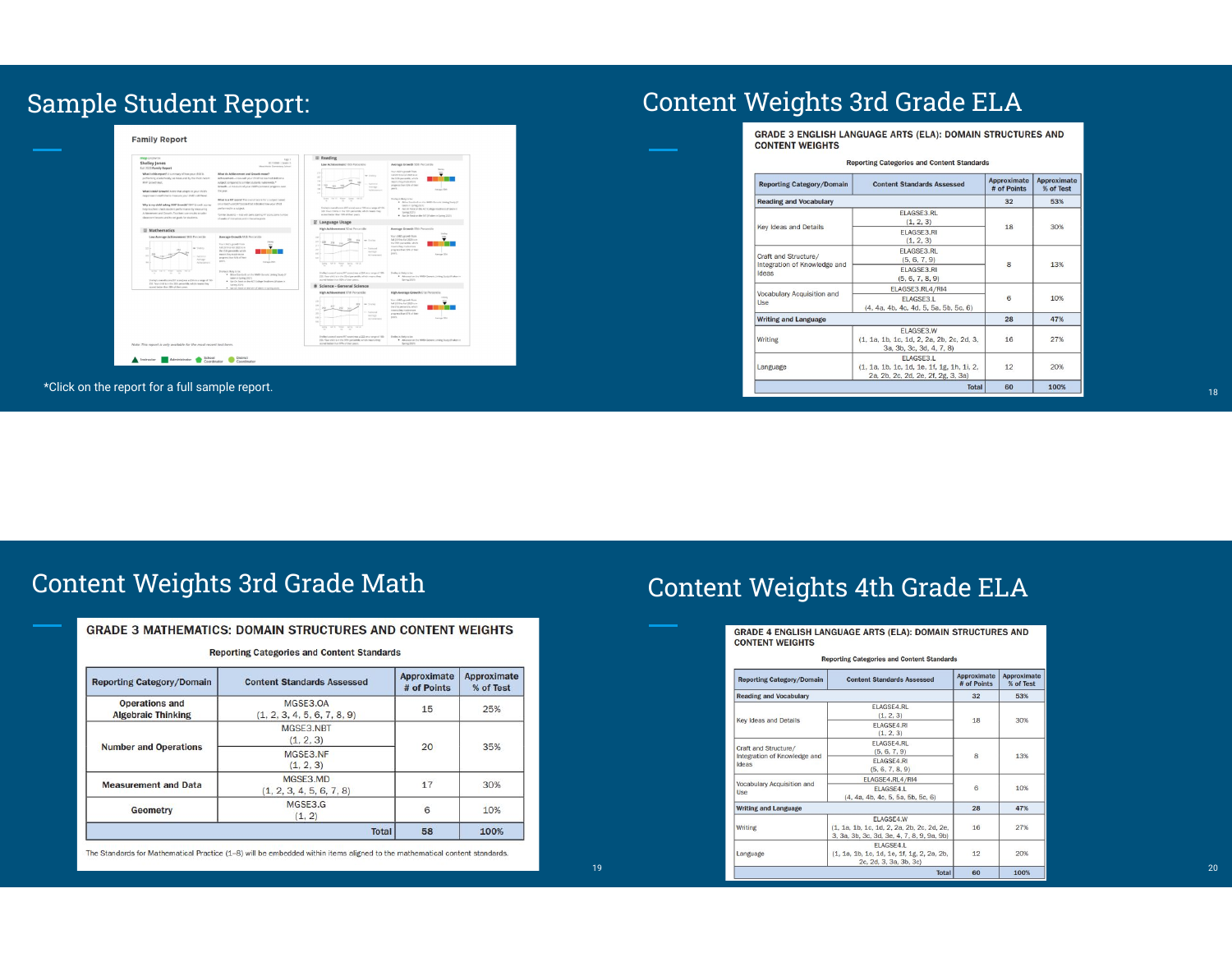### Content Weights 4th Grade Math

#### **GRADE 4 MATHEMATICS: DOMAIN STRUCTURES AND CONTENT WEIGHTS**

| <b>Reporting Category/Domain</b>                   | <b>Content Standards Assessed</b>    | Approximate<br># of Points | <b>Approximate</b><br>% of Test |
|----------------------------------------------------|--------------------------------------|----------------------------|---------------------------------|
| <b>Operations and</b><br><b>Algebraic Thinking</b> | MGSE4.0A<br>(1, 2, 3, 4, 5)          | 11 or 12                   | 20%                             |
| <b>Number and Operations</b><br>in Base 10         | MGSE4.NBT<br>(1, 2, 3, 4, 5, 6)      | 11 or 12                   | 20%                             |
| Number and<br><b>Operations-Fractions</b>          | MGSE4.NF<br>(1, 2, 3, 4, 5, 6, 7)    | 17                         | 30%                             |
| <b>Measurement and Data</b>                        | MGSE4.MD<br>(1, 2, 3, 4, 5, 6, 7, 8) | 11 or 12                   | 20%                             |
| <b>Geometry</b>                                    | MGSE4.G<br>(1, 2, 3)                 | 6                          | 10%                             |
|                                                    | <b>Total</b>                         | 58                         | 100%                            |

The Standards for Mathematical Practice (1-8) will be embedded within items aligned to the mathematical content standards.

23

### Content Weights 5th Grade ELA

**GRADE 5 ENGLISH LANGUAGE ARTS (ELA): DOMAIN STRUCTURES AND CONTENT WEIGHTS** 

| <b>Reporting Category/Domain</b>                     | <b>Content Standards Assessed</b>                                                                     | Approximate<br># of Points | Approximate<br>% of Test |
|------------------------------------------------------|-------------------------------------------------------------------------------------------------------|----------------------------|--------------------------|
| <b>Reading and Vocabulary</b>                        | 32                                                                                                    | 53%                        |                          |
|                                                      | <b>ELAGSE5.RL</b><br>(1, 2, 3)                                                                        | 17                         | 28%                      |
| Key Ideas and Details                                | ELAGSE5.RI<br>(1, 2, 3)                                                                               |                            |                          |
| Craft and Structure/<br>Integration of Knowledge and | <b>ELAGSE5.RL</b><br>(5, 6, 7, 9)                                                                     | 9                          | 15%                      |
| Ideas                                                | <b>ELAGSE5.RI</b><br>(5, 6, 7, 8, 9)                                                                  |                            |                          |
| Vocabulary Acquisition and                           | ELAGSE5.RL4/RI4                                                                                       | 6                          | 10%                      |
| <b>Use</b>                                           | FLAGSE5.L<br>(4, 4a, 4b, 4c, 5, 5a, 5b, 5c, 6)                                                        |                            |                          |
| <b>Writing and Language</b>                          |                                                                                                       | 28                         | 47%                      |
| Writing                                              | ELAGSE5.W<br>(1, 1a, 1b, 1c, 1d, 2, 2a, 2b, 2c, 2d, 2e,<br>3, 3a, 3b, 3c, 3d, 3e, 4, 7, 8, 9, 9a, 9b) | 16                         | 27%                      |
| Language                                             | ELAGSE5.L<br>(1, 1a, 1b, 1c, 1d, 1e, 2, 2a, 2b, 2c, 2d,<br>2e, 3, 3a)                                 | 12                         | 20%                      |
|                                                      | <b>Total</b>                                                                                          | 60                         | 100%                     |

### Content Weights 5th Grade Math

| <b>Reporting Category/Domain</b>                   | <b>Content Standards Assessed</b>  | <b>Approximate</b><br># of Points | Approximate<br>% of Test |
|----------------------------------------------------|------------------------------------|-----------------------------------|--------------------------|
| <b>Operations and</b><br><b>Algebraic Thinking</b> | MGSE5.0A<br>(1, 2, 3)              | 6                                 | 10%                      |
| <b>Number and Operations</b><br>in Base 10         | MGSE5.NBT<br>(1, 2, 3, 4, 5, 6, 7) | 14                                | 25%                      |
| Number and<br><b>Operations-Fractions</b>          | MGSE5.NF<br>(1, 2, 3, 4, 5, 6, 7)  | 17                                | 30%                      |
| <b>Measurement and Data</b>                        | MGSE5.MD<br>(1, 2, 3, 4, 5)        | 12                                | 20%                      |
| <b>Geometry</b>                                    | MGSE5.G<br>(1, 2, 3, 4)            | 9                                 | 15%                      |
|                                                    | <b>Total</b>                       | 58                                | 100%                     |

**GRADE 5 MATHEMATICS: DOMAIN STRUCTURES AND CONTENT WEIGHTS** 

The Standards for Mathematical Practice (1-8) will be embedded within items aligned to the mathematical content standards.

### Content Weights 5th Grade Science

| <b>Reporting Category/Domain</b> | <b>Content Standards Assessed</b> | Approximate<br># of Points | Approximate<br>% of Test |
|----------------------------------|-----------------------------------|----------------------------|--------------------------|
| <b>Earth Science</b>             | <b>S5E1</b><br>(a, b, c)          | 11                         | 23%                      |
|                                  | <b>S5P1</b><br>(a, b, c)          |                            | 35%<br>42%               |
| <b>Physical Science</b>          | <b>S5P2</b><br>(a, b, c)          | 16                         |                          |
|                                  | <b>S5P3</b><br>(a, b)             |                            |                          |
|                                  | <b>S5L1</b><br>(a, b)             |                            |                          |
|                                  | <b>S5L2</b><br>(a, b)             |                            |                          |
| <b>Life Science</b>              | <b>S5L3</b><br>(a, b, c)          | 19                         |                          |
|                                  | <b>S5L4</b><br>(a, b)             |                            |                          |
|                                  | <b>Total</b>                      | 46                         | 100%                     |

22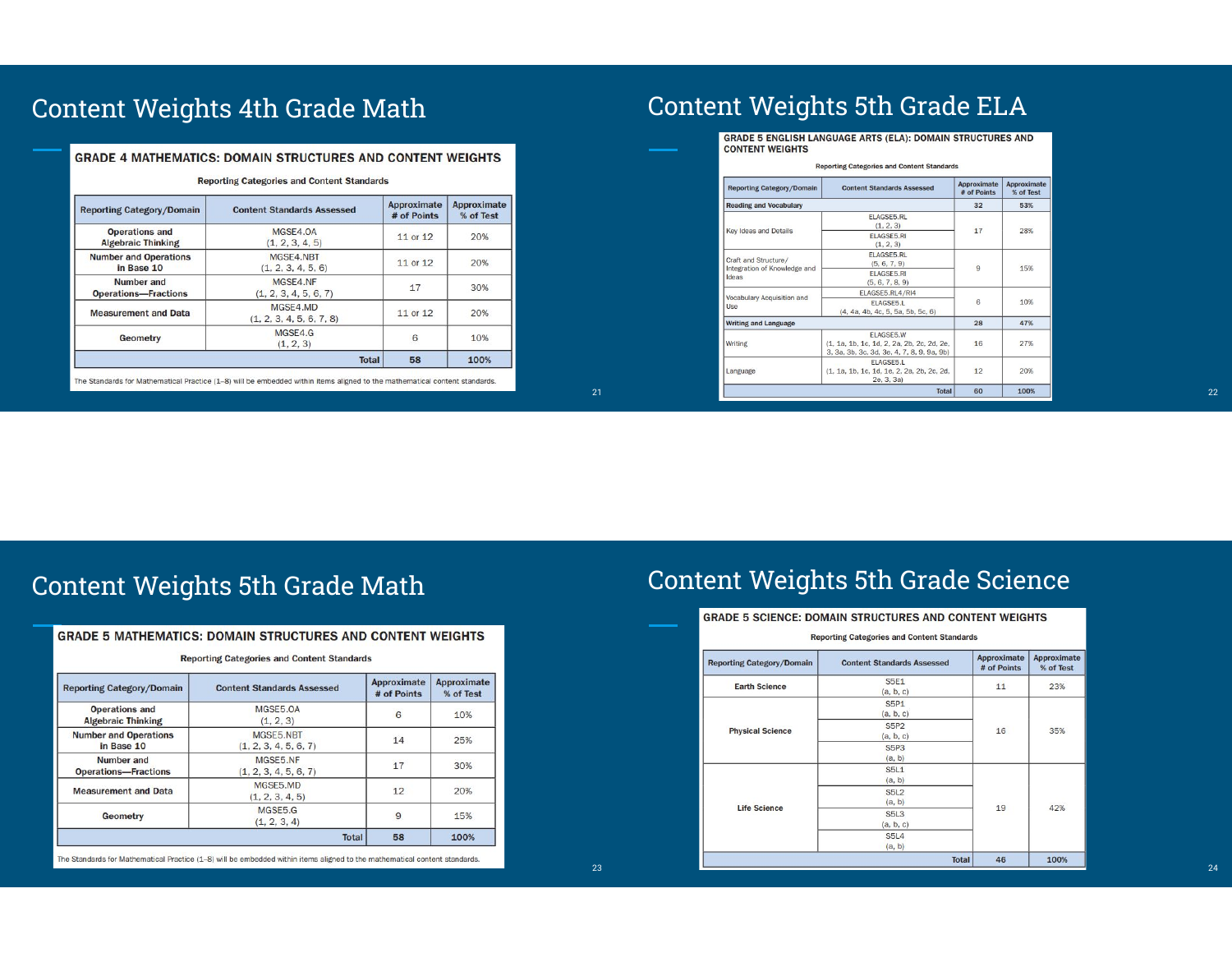### Interpreting the Results of the MAP Test

When students finish their MAP Growth test, they receive a number called a RIT score for each area they are tested in (reading, language usage, math, or science).

This score represents a student's achievement level at any given moment and helps measure their academic growth over time.

The scores are not meant to be used as a tool of comparison between students, nor are the scores used as an indication of course achievement.

The numerical (RIT) value given to a student predicts that at that specific difficulty level, a student is likely to answer about 50% of the questions correctly.

Results are scored across an even interval scale, meaning that the difference between scores remains consistent regardless of whether a student scores high or low. It also means that grade level is not a factor.

### Test Administration Dates

- MAP August, December, and May
- Fountas and Pinnell August, December, and May
- Rigorous Curriculum Design Ongoing all year
- GAA 2.0 April
- G-Kids 2.0 Ongoing all year
- Access January March
- The Georgia Milestones Assessment April 28-May 3

\*Contact Mrs. Johnston for a testing calendar or it is available on the Parent Engagement page of the JHE website

### How can I help my student?

#### **Before the test**

- **- Students should READ everyday**
- **- Support homework expectations--have a quiet place for your child to do their homework, stocked with needed supplies.**
- **- Use the Family and School Compact.**
- **- Give your child a chance to practice**

#### **On test days**

- **- Make sure your child gets a good night's sleep and eats a healthy breakfast**
- **- Make sure your child is prepared**
- **- Remain positive**
- **- Ensure your child is present and on time**

### Testing Tips for Students

- Know when the tests are. If you have not received a copy of the system-wide testing schedule, contact Mrs. Johnston or check the Parent Engagement page of the JHE website
- Read to help increase vocabulary and comprehension skills which are important for testing.
- Take practice tests to help students prepare for the test.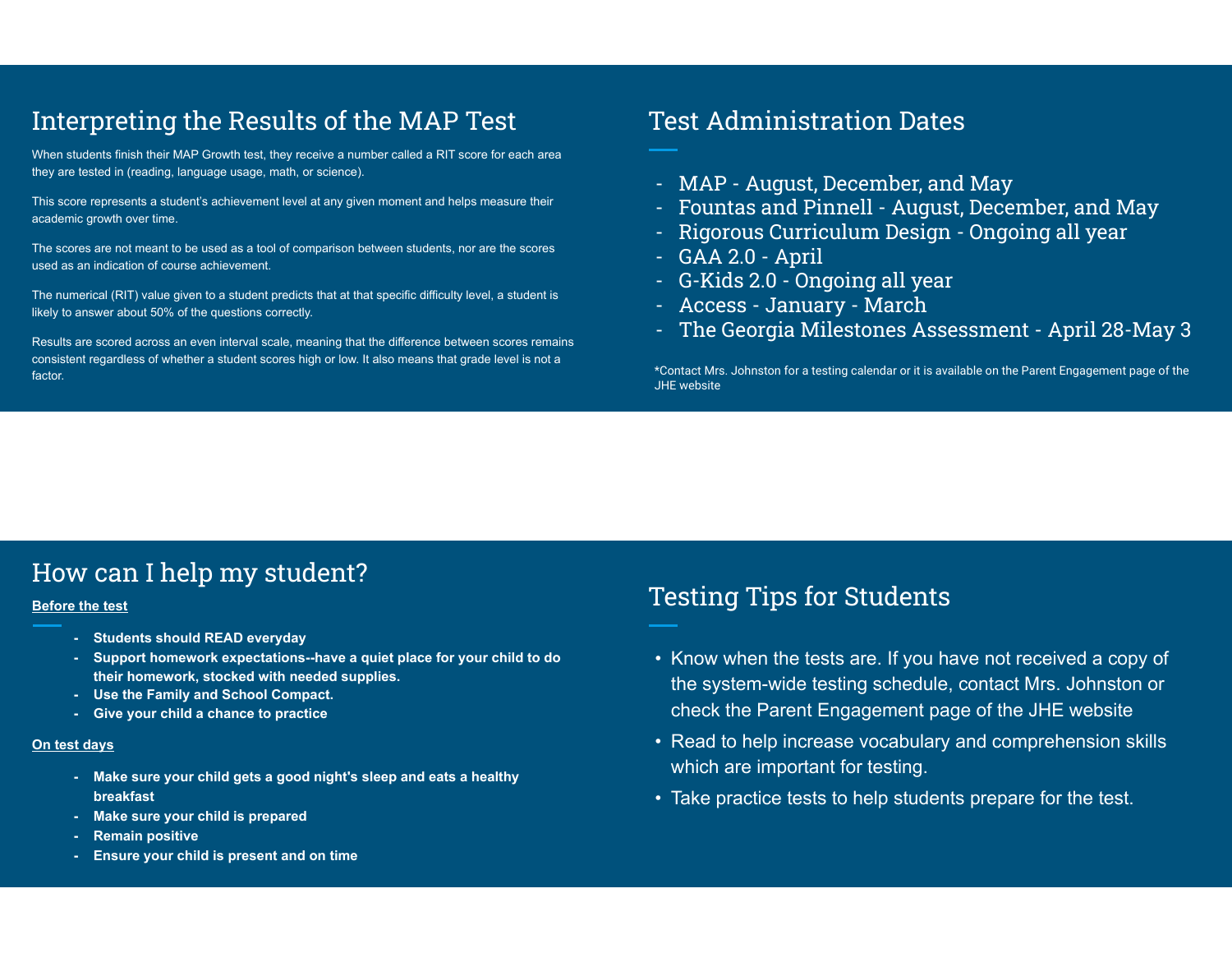### Preparing for Standardized Tests

Georgia OAS Practice Tests

http://www.georgiaoas.org/servlet/a2l

- Username: Grade3 Password: Grade3
- Username: Grade4 Password: Grade4
- Username: Grade5 Password: Grade5

#### Georgia Department of Education

– http://www.gaexperienceonline.com/

### Online Preparation Programs





### What is Edgenuity?

Edgenuity offers standards-aligned video-based curriculum for blended learning environments. The program allows educators to customize the curriculum for their students, who monitor their own progress while completing lessons, assessments, and interactive activities.



### What is Education Galaxy?

Education Galaxy is a program students have access to at school as well as home. At school, students use the program in our computer lab to provide additional support in Math and Reading. It provides award-winning online assessment for students to help prepare them for state testing. Education Galaxy is built 100% to Georgia standards and provides a highly-engaging and amazingly effective way for students to master all their state standards. Education Galaxy is a fun way to integrate learning.